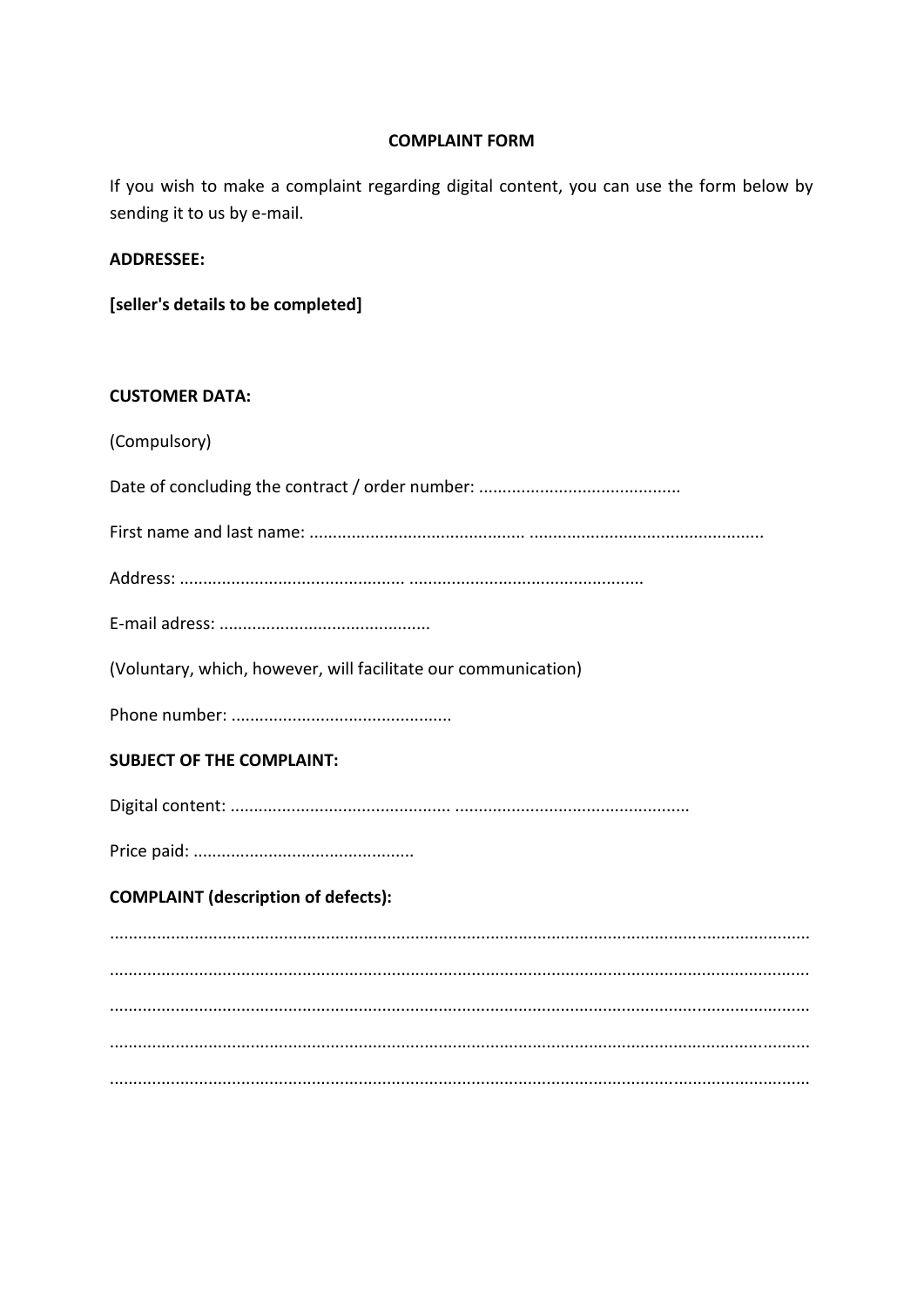## **CLAIMER'S REQUEST:**

(\_\_\_) replacement of digital content with a non-defective one,

(\_\_\_) defect removal,

(\_\_\_) price reduction,

(\_\_\_) withdrawal from the contract,

(\_\_\_) other (what?)

................................................................................................

................................................................................................

............................. .........................................

date of completion and the signature signature

(if the form is sent in paper form)